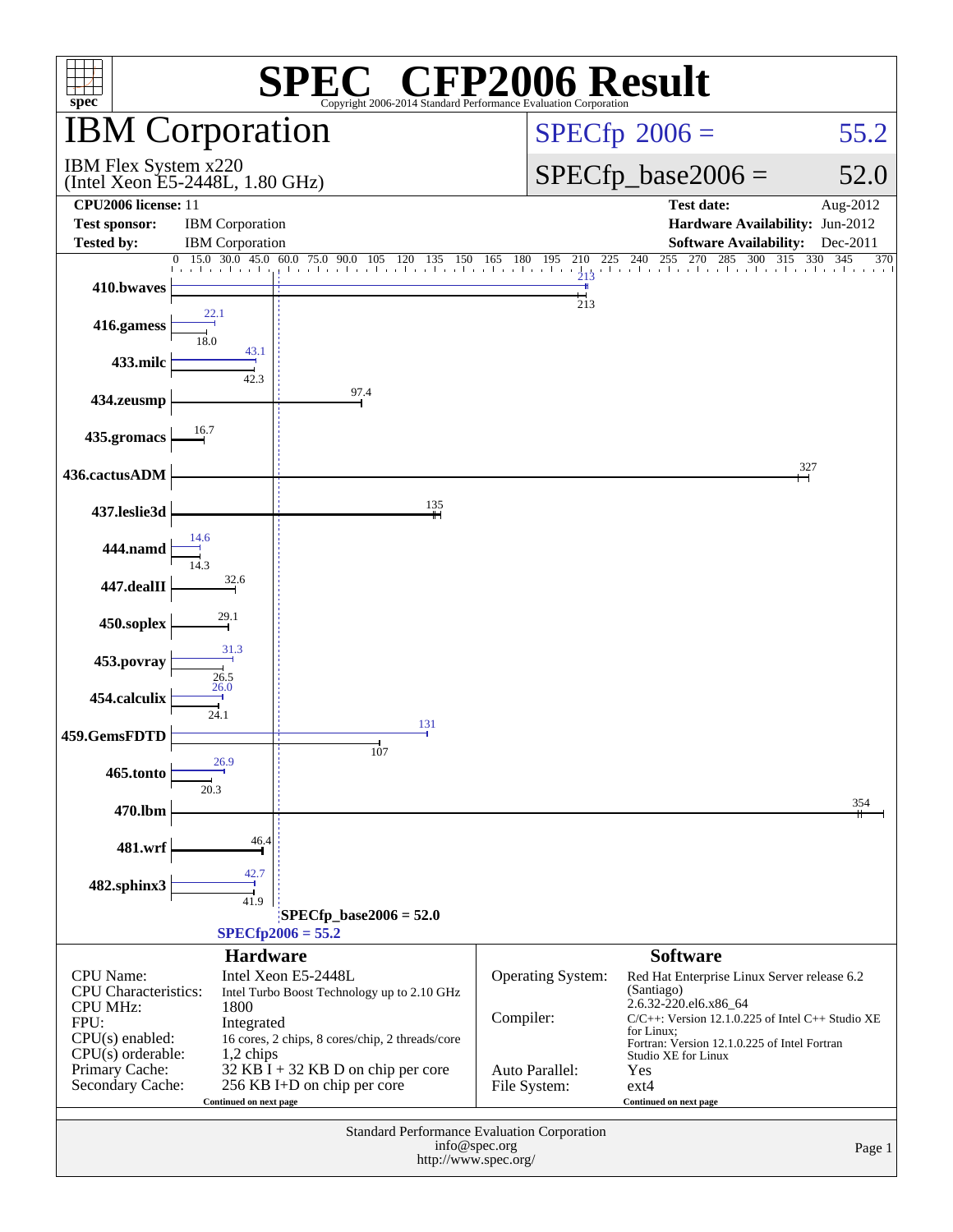

## IBM Corporation

#### IBM Flex System x220

(Intel Xeon E5-2448L, 1.80 GHz)

#### $SPECfp2006 = 55.2$  $SPECfp2006 = 55.2$

### $SPECfp\_base2006 = 52.0$

| CPU <sub>2006</sub> license: 11                                            |                                                                                                                               |                                                                                    | <b>Test date:</b><br>Aug- $2012$                           |
|----------------------------------------------------------------------------|-------------------------------------------------------------------------------------------------------------------------------|------------------------------------------------------------------------------------|------------------------------------------------------------|
| <b>Test sponsor:</b>                                                       | <b>IBM</b> Corporation                                                                                                        | <b>Hardware Availability: Jun-2012</b>                                             |                                                            |
| <b>Tested by:</b>                                                          | <b>IBM</b> Corporation                                                                                                        |                                                                                    | <b>Software Availability:</b><br>$Dec-2011$                |
| L3 Cache:<br>Other Cache:<br>Memory:<br>Disk Subsystem:<br>Other Hardware: | $20 \text{ MB I+D}$ on chip per chip<br>None<br>96 GB (12 x 8 GB 2Rx4 PC3-12800R-11, ECC)<br>1 x 500 GB SAS, 7200 RPM<br>None | <b>System State:</b><br><b>Base Pointers:</b><br>Peak Pointers:<br>Other Software: | Run level 3 (multi-user)<br>64-bit<br>$32/64$ -bit<br>None |

**[Results Table](http://www.spec.org/auto/cpu2006/Docs/result-fields.html#ResultsTable)**

| Results Table          |                                                                                                          |       |                |       |                |             |                |              |                |              |                |              |
|------------------------|----------------------------------------------------------------------------------------------------------|-------|----------------|-------|----------------|-------------|----------------|--------------|----------------|--------------|----------------|--------------|
|                        | <b>Base</b>                                                                                              |       |                |       |                | <b>Peak</b> |                |              |                |              |                |              |
| <b>Benchmark</b>       | <b>Seconds</b>                                                                                           | Ratio | <b>Seconds</b> | Ratio | <b>Seconds</b> | Ratio       | <b>Seconds</b> | <b>Ratio</b> | <b>Seconds</b> | <b>Ratio</b> | <b>Seconds</b> | <b>Ratio</b> |
| 410.bwayes             | 65.3                                                                                                     | 208   | 63.9           | 213   | 63.9           | 213         | 64.1           | 212          | 63.7           | 213          | 63.9           | 213          |
| 416.gamess             | 1090                                                                                                     | 18.0  | 1083           | 18.1  | 1091           | 17.9        | 888            | 22.1         | 887            | 22.1         | 887            | 22.1         |
| $433$ .milc            | 217                                                                                                      | 42.3  | 217            | 42.3  | 218            | 42.2        | 213            | 43.1         | 213            | 43.1         | 214            | 43.0         |
| $434$ . zeusmp         | 93.3                                                                                                     | 97.6  | 93.5           | 97.4  | 93.9           | 96.9        | 93.3           | 97.6         | 93.5           | 97.4         | 93.9           | 96.9         |
| 435.gromacs            | 426                                                                                                      | 16.8  | 427            | 16.7  | 430            | 16.6        | 426            | 16.8         | 427            | 16.7         | 430            | 16.6         |
| 436.cactusADM          | 36.6                                                                                                     | 327   | 36.6           | 327   | 37.2           | 321         | 36.6           | 327          | 36.6           | 327          | 37.2           | 321          |
| 437.leslie3d           | 70.1                                                                                                     | 134   | 69.7           | 135   | 68.1           | 138         | 70.1           | 134          | 69.7           | 135          | 68.1           | 138          |
| 444.namd               | 560                                                                                                      | 14.3  | 559            | 14.3  | 559            | 14.3        | 550            | 14.6         | 550            | 14.6         | 556            | 14.4         |
| $ 447 \text{.}$ dealII | 352                                                                                                      | 32.5  | 351            | 32.6  | 351            | 32.6        | 352            | 32.5         | 351            | 32.6         | 351            | 32.6         |
| $ 450$ .soplex         | 287                                                                                                      | 29.1  | 288            | 29.0  | 286            | 29.2        | 287            | 29.1         | 288            | 29.0         | 286            | 29.2         |
| 453.povray             | 201                                                                                                      | 26.5  | 201            | 26.5  | 201            | 26.5        | 170            | 31.3         | 171            | 31.2         | 170            | 31.4         |
| $ 454$ .calculix       | 342                                                                                                      | 24.1  | 344            | 24.0  | 342            | 24.1        | 318            | 26.0         | 315            | 26.2         | 317            | 26.0         |
| 459.GemsFDTD           | 99.4                                                                                                     | 107   | 99.4           | 107   | 99.6           | 107         | 81.0           | 131          | 80.9           | 131          | 80.9           | <u>131</u>   |
| $465$ .tonto           | 485                                                                                                      | 20.3  | 486            | 20.2  | 483            | 20.4        | 367            | 26.8         | 366            | 26.9         | 364            | 27.0         |
| 470.1bm                | 37.6                                                                                                     | 365   | 39.0           | 352   | 38.8           | 354         | 37.6           | 365          | 39.0           | 352          | 38.8           | 354          |
| $ 481$ .wrf            | 237                                                                                                      | 47.2  | 242            | 46.2  | 241            | 46.4        | 237            | 47.2         | 242            | 46.2         | 241            | 46.4         |
| 482.sphinx3            | 463                                                                                                      | 42.1  | 466            | 41.8  | 465            | 41.9        | 456            | 42.7         | 458            | 42.5         | 456            | 42.8         |
|                        | Results appear in the order in which they were run. Bold underlined text indicates a median measurement. |       |                |       |                |             |                |              |                |              |                |              |

#### **[Operating System Notes](http://www.spec.org/auto/cpu2006/Docs/result-fields.html#OperatingSystemNotes)**

Stack size set to unlimited using "ulimit -s unlimited"

#### **[Platform Notes](http://www.spec.org/auto/cpu2006/Docs/result-fields.html#PlatformNotes)**

 Operating Mode set to Maximum Perfomance in BIOS Sysinfo program /cpu2006.1.2/config/sysinfo.rev6800 \$Rev: 6800 \$ \$Date:: 2011-10-11 #\$ 6f2ebdff5032aaa42e583f96b07f99d3 running on kestral-pete Sun Aug 12 04:22:54 2012

 This section contains SUT (System Under Test) info as seen by some common utilities. To remove or add to this section, see: <http://www.spec.org/cpu2006/Docs/config.html#sysinfo>

From /proc/cpuinfo

Continued on next page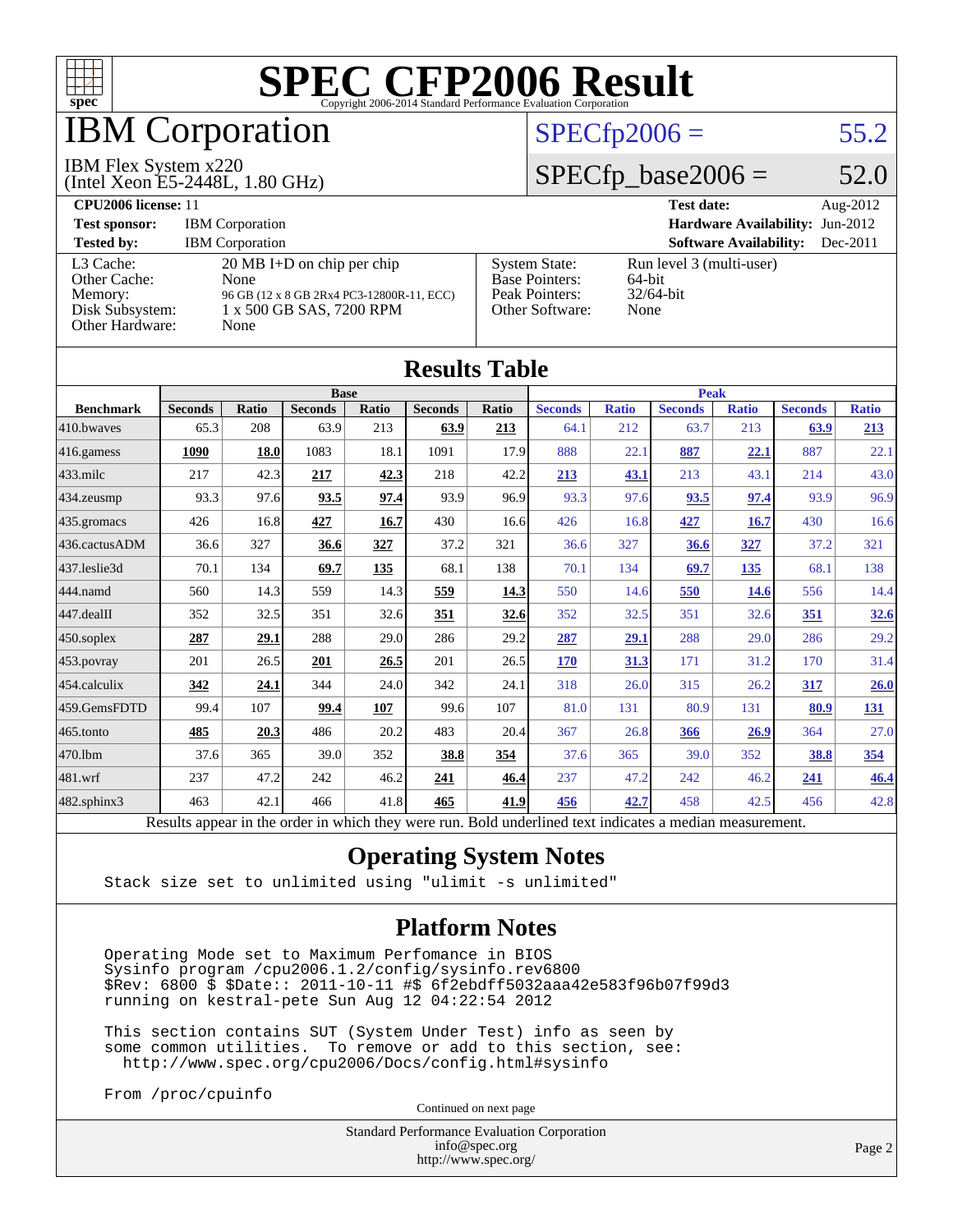

IBM Corporation

 $SPECTp2006 = 55.2$ 

(Intel Xeon E5-2448L, 1.80 GHz) IBM Flex System x220

 $SPECfp\_base2006 = 52.0$ 

**[CPU2006 license:](http://www.spec.org/auto/cpu2006/Docs/result-fields.html#CPU2006license)** 11 **[Test date:](http://www.spec.org/auto/cpu2006/Docs/result-fields.html#Testdate)** Aug-2012 **[Test sponsor:](http://www.spec.org/auto/cpu2006/Docs/result-fields.html#Testsponsor)** IBM Corporation **[Hardware Availability:](http://www.spec.org/auto/cpu2006/Docs/result-fields.html#HardwareAvailability)** Jun-2012 **[Tested by:](http://www.spec.org/auto/cpu2006/Docs/result-fields.html#Testedby)** IBM Corporation **[Software Availability:](http://www.spec.org/auto/cpu2006/Docs/result-fields.html#SoftwareAvailability)** Dec-2011

#### **[Platform Notes \(Continued\)](http://www.spec.org/auto/cpu2006/Docs/result-fields.html#PlatformNotes)**

 model name : Intel(R) Xeon(R) CPU E5-2448L 0 @ 1.80GHz 2 "physical id"s (chips) 32 "processors" cores, siblings (Caution: counting these is hw and system dependent. The following excerpts from /proc/cpuinfo might not be reliable. Use with caution.) cpu cores : 8 siblings : 16 physical 0: cores 0 1 2 3 4 5 6 7 physical 1: cores 0 1 2 3 4 5 6 7 cache size : 20480 KB From /proc/meminfo<br>MemTotal: 99042280 kB HugePages\_Total: 0<br>Hugepagesize: 2048 kB Hugepagesize: /usr/bin/lsb\_release -d Red Hat Enterprise Linux Server release 6.2 (Santiago) From /etc/\*release\* /etc/\*version\* redhat-release: Red Hat Enterprise Linux Server release 6.2 (Santiago) system-release: Red Hat Enterprise Linux Server release 6.2 (Santiago) system-release-cpe: cpe:/o:redhat:enterprise\_linux:6server:ga:server uname -a: Linux kestral-pete 2.6.32-220.el6.x86\_64 #1 SMP Wed Nov 9 08:03:13 EST 2011 x86\_64 x86\_64 x86\_64 GNU/Linux run-level 3 Aug 9 15:25 SPEC is set to: /cpu2006.1.2 Filesystem Type Size Used Avail Use% Mounted on /dev/mapper/vg\_kestralpete-lv\_root ext4 449G 6.2G 420G 2% / Additional information from dmidecode: Memory: 12x Micron 36JSF1G72PZ-1G6M1 8 GB 1600 MHz 2 rank (End of data from sysinfo program)

#### **[General Notes](http://www.spec.org/auto/cpu2006/Docs/result-fields.html#GeneralNotes)**

Environment variables set by runspec before the start of the run: KMP AFFINITY = "granularity=fine, compact,  $1,0$ " LD\_LIBRARY\_PATH = "/cpu2006.1.2/libs/32:/cpu2006.1.2/libs/64" OMP\_NUM\_THREADS = "16"

 Binaries compiled on a system with 1x Core i7-860 CPU + 8GB memory using RHEL5.5

Continued on next page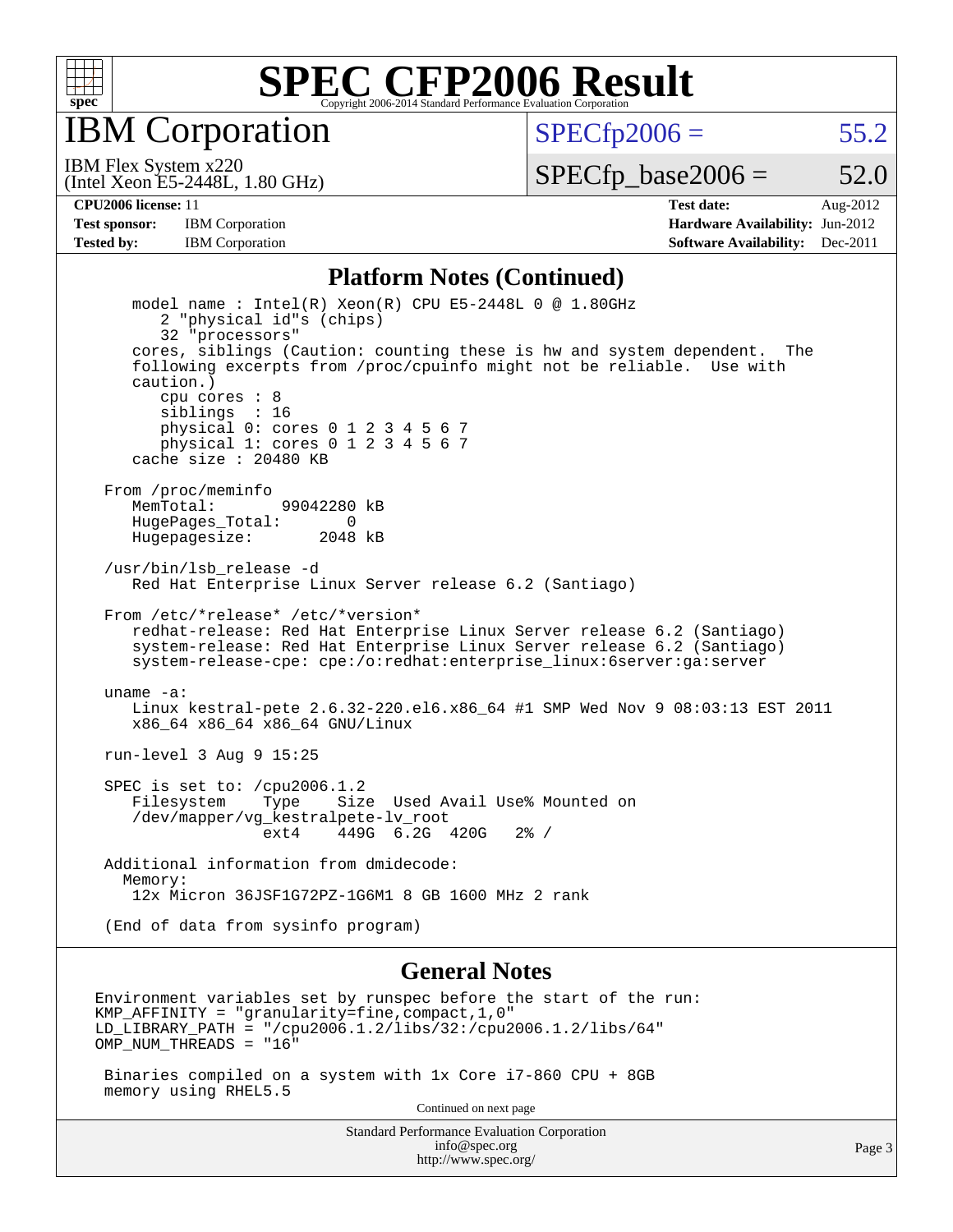

## IBM Corporation

 $SPECTp2006 = 55.2$ 

(Intel Xeon E5-2448L, 1.80 GHz) IBM Flex System x220

 $SPECfp\_base2006 = 52.0$ 

**[Test sponsor:](http://www.spec.org/auto/cpu2006/Docs/result-fields.html#Testsponsor)** IBM Corporation **[Hardware Availability:](http://www.spec.org/auto/cpu2006/Docs/result-fields.html#HardwareAvailability)** Jun-2012

**[CPU2006 license:](http://www.spec.org/auto/cpu2006/Docs/result-fields.html#CPU2006license)** 11 **[Test date:](http://www.spec.org/auto/cpu2006/Docs/result-fields.html#Testdate)** Aug-2012 **[Tested by:](http://www.spec.org/auto/cpu2006/Docs/result-fields.html#Testedby)** IBM Corporation **[Software Availability:](http://www.spec.org/auto/cpu2006/Docs/result-fields.html#SoftwareAvailability)** Dec-2011

#### **[General Notes \(Continued\)](http://www.spec.org/auto/cpu2006/Docs/result-fields.html#GeneralNotes)**

 Transparent Huge Pages enabled with: echo always > /sys/kernel/mm/redhat\_transparent\_hugepage/enabled Filesystem page cache cleared with: echo 1> /proc/sys/vm/drop\_caches

### **[Base Compiler Invocation](http://www.spec.org/auto/cpu2006/Docs/result-fields.html#BaseCompilerInvocation)**

 $C$  benchmarks:<br>icc  $-m64$ 

[C++ benchmarks:](http://www.spec.org/auto/cpu2006/Docs/result-fields.html#CXXbenchmarks) [icpc -m64](http://www.spec.org/cpu2006/results/res2012q3/cpu2006-20120813-24207.flags.html#user_CXXbase_intel_icpc_64bit_bedb90c1146cab66620883ef4f41a67e)

[Fortran benchmarks](http://www.spec.org/auto/cpu2006/Docs/result-fields.html#Fortranbenchmarks): [ifort -m64](http://www.spec.org/cpu2006/results/res2012q3/cpu2006-20120813-24207.flags.html#user_FCbase_intel_ifort_64bit_ee9d0fb25645d0210d97eb0527dcc06e)

[Benchmarks using both Fortran and C](http://www.spec.org/auto/cpu2006/Docs/result-fields.html#BenchmarksusingbothFortranandC):<br>icc -m64 ifort -m64  $-m64$  ifort  $-m64$ 

### **[Base Portability Flags](http://www.spec.org/auto/cpu2006/Docs/result-fields.html#BasePortabilityFlags)**

| 410.bwaves: -DSPEC CPU LP64                  |                                                                |
|----------------------------------------------|----------------------------------------------------------------|
| 416.gamess: - DSPEC_CPU_LP64                 |                                                                |
| 433.milc: -DSPEC CPU LP64                    |                                                                |
| 434.zeusmp: -DSPEC_CPU_LP64                  |                                                                |
| 435.gromacs: -DSPEC_CPU_LP64 -nofor_main     |                                                                |
| 436.cactusADM: - DSPEC CPU LP64 - nofor main |                                                                |
| 437.leslie3d: -DSPEC CPU LP64                |                                                                |
| 444.namd: -DSPEC CPU LP64                    |                                                                |
| 447.dealII: -DSPEC CPU LP64                  |                                                                |
| 450.soplex: -DSPEC_CPU_LP64                  |                                                                |
| 453.povray: -DSPEC_CPU_LP64                  |                                                                |
| 454.calculix: -DSPEC CPU LP64 -nofor main    |                                                                |
| 459.GemsFDTD: - DSPEC_CPU LP64               |                                                                |
| 465.tonto: - DSPEC CPU LP64                  |                                                                |
| 470.1bm: - DSPEC CPU LP64                    |                                                                |
|                                              | 481.wrf: -DSPEC CPU_LP64 -DSPEC_CPU_CASE_FLAG -DSPEC_CPU_LINUX |
| 482.sphinx3: -DSPEC_CPU_LP64                 |                                                                |

### **[Base Optimization Flags](http://www.spec.org/auto/cpu2006/Docs/result-fields.html#BaseOptimizationFlags)**

[C benchmarks](http://www.spec.org/auto/cpu2006/Docs/result-fields.html#Cbenchmarks): [-xAVX](http://www.spec.org/cpu2006/results/res2012q3/cpu2006-20120813-24207.flags.html#user_CCbase_f-xAVX) [-ipo](http://www.spec.org/cpu2006/results/res2012q3/cpu2006-20120813-24207.flags.html#user_CCbase_f-ipo) [-O3](http://www.spec.org/cpu2006/results/res2012q3/cpu2006-20120813-24207.flags.html#user_CCbase_f-O3) [-no-prec-div](http://www.spec.org/cpu2006/results/res2012q3/cpu2006-20120813-24207.flags.html#user_CCbase_f-no-prec-div) [-static](http://www.spec.org/cpu2006/results/res2012q3/cpu2006-20120813-24207.flags.html#user_CCbase_f-static) [-parallel](http://www.spec.org/cpu2006/results/res2012q3/cpu2006-20120813-24207.flags.html#user_CCbase_f-parallel) [-opt-prefetch](http://www.spec.org/cpu2006/results/res2012q3/cpu2006-20120813-24207.flags.html#user_CCbase_f-opt-prefetch) [-ansi-alias](http://www.spec.org/cpu2006/results/res2012q3/cpu2006-20120813-24207.flags.html#user_CCbase_f-ansi-alias)

Continued on next page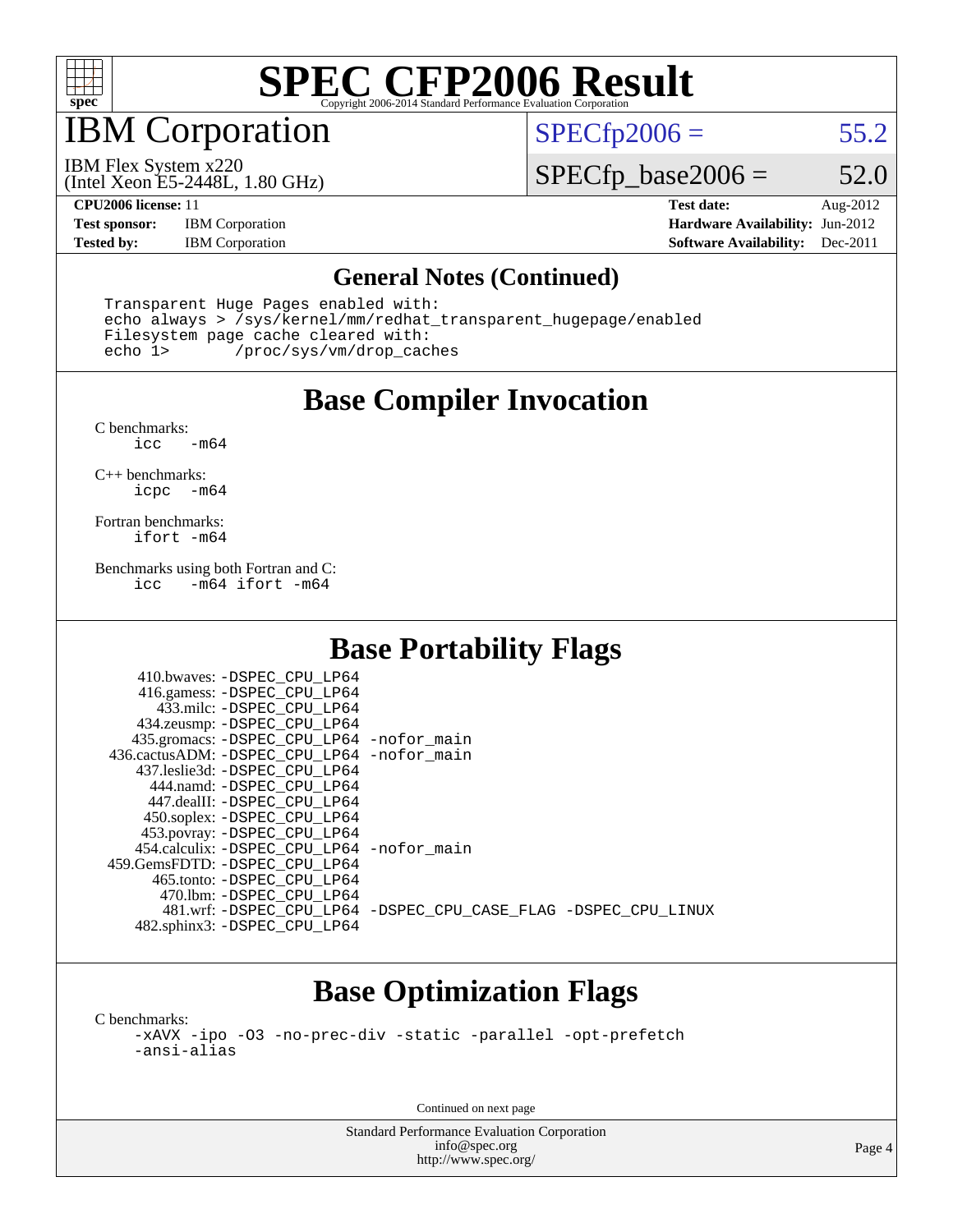

IBM Corporation

 $SPECfp2006 = 55.2$  $SPECfp2006 = 55.2$ 

(Intel Xeon E5-2448L, 1.80 GHz) IBM Flex System x220

 $SPECfp\_base2006 = 52.0$ 

**[Test sponsor:](http://www.spec.org/auto/cpu2006/Docs/result-fields.html#Testsponsor)** IBM Corporation **[Hardware Availability:](http://www.spec.org/auto/cpu2006/Docs/result-fields.html#HardwareAvailability)** Jun-2012 **[Tested by:](http://www.spec.org/auto/cpu2006/Docs/result-fields.html#Testedby)** IBM Corporation **[Software Availability:](http://www.spec.org/auto/cpu2006/Docs/result-fields.html#SoftwareAvailability)** Dec-2011

**[CPU2006 license:](http://www.spec.org/auto/cpu2006/Docs/result-fields.html#CPU2006license)** 11 **[Test date:](http://www.spec.org/auto/cpu2006/Docs/result-fields.html#Testdate)** Aug-2012

## **[Base Optimization Flags \(Continued\)](http://www.spec.org/auto/cpu2006/Docs/result-fields.html#BaseOptimizationFlags)**

[C++ benchmarks:](http://www.spec.org/auto/cpu2006/Docs/result-fields.html#CXXbenchmarks) [-xAVX](http://www.spec.org/cpu2006/results/res2012q3/cpu2006-20120813-24207.flags.html#user_CXXbase_f-xAVX) [-ipo](http://www.spec.org/cpu2006/results/res2012q3/cpu2006-20120813-24207.flags.html#user_CXXbase_f-ipo) [-O3](http://www.spec.org/cpu2006/results/res2012q3/cpu2006-20120813-24207.flags.html#user_CXXbase_f-O3) [-no-prec-div](http://www.spec.org/cpu2006/results/res2012q3/cpu2006-20120813-24207.flags.html#user_CXXbase_f-no-prec-div) [-static](http://www.spec.org/cpu2006/results/res2012q3/cpu2006-20120813-24207.flags.html#user_CXXbase_f-static) [-opt-prefetch](http://www.spec.org/cpu2006/results/res2012q3/cpu2006-20120813-24207.flags.html#user_CXXbase_f-opt-prefetch) [-ansi-alias](http://www.spec.org/cpu2006/results/res2012q3/cpu2006-20120813-24207.flags.html#user_CXXbase_f-ansi-alias) [Fortran benchmarks](http://www.spec.org/auto/cpu2006/Docs/result-fields.html#Fortranbenchmarks): [-xAVX](http://www.spec.org/cpu2006/results/res2012q3/cpu2006-20120813-24207.flags.html#user_FCbase_f-xAVX) [-ipo](http://www.spec.org/cpu2006/results/res2012q3/cpu2006-20120813-24207.flags.html#user_FCbase_f-ipo) [-O3](http://www.spec.org/cpu2006/results/res2012q3/cpu2006-20120813-24207.flags.html#user_FCbase_f-O3) [-no-prec-div](http://www.spec.org/cpu2006/results/res2012q3/cpu2006-20120813-24207.flags.html#user_FCbase_f-no-prec-div) [-static](http://www.spec.org/cpu2006/results/res2012q3/cpu2006-20120813-24207.flags.html#user_FCbase_f-static) [-parallel](http://www.spec.org/cpu2006/results/res2012q3/cpu2006-20120813-24207.flags.html#user_FCbase_f-parallel) [-opt-prefetch](http://www.spec.org/cpu2006/results/res2012q3/cpu2006-20120813-24207.flags.html#user_FCbase_f-opt-prefetch) [Benchmarks using both Fortran and C](http://www.spec.org/auto/cpu2006/Docs/result-fields.html#BenchmarksusingbothFortranandC):

[-xAVX](http://www.spec.org/cpu2006/results/res2012q3/cpu2006-20120813-24207.flags.html#user_CC_FCbase_f-xAVX) [-ipo](http://www.spec.org/cpu2006/results/res2012q3/cpu2006-20120813-24207.flags.html#user_CC_FCbase_f-ipo) [-O3](http://www.spec.org/cpu2006/results/res2012q3/cpu2006-20120813-24207.flags.html#user_CC_FCbase_f-O3) [-no-prec-div](http://www.spec.org/cpu2006/results/res2012q3/cpu2006-20120813-24207.flags.html#user_CC_FCbase_f-no-prec-div) [-static](http://www.spec.org/cpu2006/results/res2012q3/cpu2006-20120813-24207.flags.html#user_CC_FCbase_f-static) [-parallel](http://www.spec.org/cpu2006/results/res2012q3/cpu2006-20120813-24207.flags.html#user_CC_FCbase_f-parallel) [-opt-prefetch](http://www.spec.org/cpu2006/results/res2012q3/cpu2006-20120813-24207.flags.html#user_CC_FCbase_f-opt-prefetch) [-ansi-alias](http://www.spec.org/cpu2006/results/res2012q3/cpu2006-20120813-24207.flags.html#user_CC_FCbase_f-ansi-alias)

#### **[Peak Compiler Invocation](http://www.spec.org/auto/cpu2006/Docs/result-fields.html#PeakCompilerInvocation)**

[C benchmarks](http://www.spec.org/auto/cpu2006/Docs/result-fields.html#Cbenchmarks):  $\frac{1}{2}$ cc  $-\text{m64}$ 

[C++ benchmarks:](http://www.spec.org/auto/cpu2006/Docs/result-fields.html#CXXbenchmarks) [icpc -m64](http://www.spec.org/cpu2006/results/res2012q3/cpu2006-20120813-24207.flags.html#user_CXXpeak_intel_icpc_64bit_bedb90c1146cab66620883ef4f41a67e)

[Fortran benchmarks](http://www.spec.org/auto/cpu2006/Docs/result-fields.html#Fortranbenchmarks): [ifort -m64](http://www.spec.org/cpu2006/results/res2012q3/cpu2006-20120813-24207.flags.html#user_FCpeak_intel_ifort_64bit_ee9d0fb25645d0210d97eb0527dcc06e)

[Benchmarks using both Fortran and C](http://www.spec.org/auto/cpu2006/Docs/result-fields.html#BenchmarksusingbothFortranandC): [icc -m64](http://www.spec.org/cpu2006/results/res2012q3/cpu2006-20120813-24207.flags.html#user_CC_FCpeak_intel_icc_64bit_0b7121f5ab7cfabee23d88897260401c) [ifort -m64](http://www.spec.org/cpu2006/results/res2012q3/cpu2006-20120813-24207.flags.html#user_CC_FCpeak_intel_ifort_64bit_ee9d0fb25645d0210d97eb0527dcc06e)

#### **[Peak Portability Flags](http://www.spec.org/auto/cpu2006/Docs/result-fields.html#PeakPortabilityFlags)**

Same as Base Portability Flags

### **[Peak Optimization Flags](http://www.spec.org/auto/cpu2006/Docs/result-fields.html#PeakOptimizationFlags)**

[C benchmarks](http://www.spec.org/auto/cpu2006/Docs/result-fields.html#Cbenchmarks):

 433.milc: [-xAVX](http://www.spec.org/cpu2006/results/res2012q3/cpu2006-20120813-24207.flags.html#user_peakPASS2_CFLAGSPASS2_LDFLAGS433_milc_f-xAVX)(pass 2) [-prof-gen](http://www.spec.org/cpu2006/results/res2012q3/cpu2006-20120813-24207.flags.html#user_peakPASS1_CFLAGSPASS1_LDFLAGS433_milc_prof_gen_e43856698f6ca7b7e442dfd80e94a8fc)(pass 1) [-ipo](http://www.spec.org/cpu2006/results/res2012q3/cpu2006-20120813-24207.flags.html#user_peakPASS2_CFLAGSPASS2_LDFLAGS433_milc_f-ipo)(pass 2) [-O3](http://www.spec.org/cpu2006/results/res2012q3/cpu2006-20120813-24207.flags.html#user_peakPASS2_CFLAGSPASS2_LDFLAGS433_milc_f-O3)(pass 2) [-no-prec-div](http://www.spec.org/cpu2006/results/res2012q3/cpu2006-20120813-24207.flags.html#user_peakPASS2_CFLAGSPASS2_LDFLAGS433_milc_f-no-prec-div)(pass 2) [-prof-use](http://www.spec.org/cpu2006/results/res2012q3/cpu2006-20120813-24207.flags.html#user_peakPASS2_CFLAGSPASS2_LDFLAGS433_milc_prof_use_bccf7792157ff70d64e32fe3e1250b55)(pass 2) [-static](http://www.spec.org/cpu2006/results/res2012q3/cpu2006-20120813-24207.flags.html#user_peakOPTIMIZE433_milc_f-static) [-auto-ilp32](http://www.spec.org/cpu2006/results/res2012q3/cpu2006-20120813-24207.flags.html#user_peakCOPTIMIZE433_milc_f-auto-ilp32) [-ansi-alias](http://www.spec.org/cpu2006/results/res2012q3/cpu2006-20120813-24207.flags.html#user_peakCOPTIMIZE433_milc_f-ansi-alias)

 $470.$ lbm: basepeak = yes

 482.sphinx3: [-xAVX](http://www.spec.org/cpu2006/results/res2012q3/cpu2006-20120813-24207.flags.html#user_peakOPTIMIZE482_sphinx3_f-xAVX) [-ipo](http://www.spec.org/cpu2006/results/res2012q3/cpu2006-20120813-24207.flags.html#user_peakOPTIMIZE482_sphinx3_f-ipo) [-O3](http://www.spec.org/cpu2006/results/res2012q3/cpu2006-20120813-24207.flags.html#user_peakOPTIMIZE482_sphinx3_f-O3) [-no-prec-div](http://www.spec.org/cpu2006/results/res2012q3/cpu2006-20120813-24207.flags.html#user_peakOPTIMIZE482_sphinx3_f-no-prec-div) [-unroll2](http://www.spec.org/cpu2006/results/res2012q3/cpu2006-20120813-24207.flags.html#user_peakCOPTIMIZE482_sphinx3_f-unroll_784dae83bebfb236979b41d2422d7ec2) [-ansi-alias](http://www.spec.org/cpu2006/results/res2012q3/cpu2006-20120813-24207.flags.html#user_peakCOPTIMIZE482_sphinx3_f-ansi-alias) [-parallel](http://www.spec.org/cpu2006/results/res2012q3/cpu2006-20120813-24207.flags.html#user_peakCOPTIMIZE482_sphinx3_f-parallel)

[C++ benchmarks:](http://www.spec.org/auto/cpu2006/Docs/result-fields.html#CXXbenchmarks)

Continued on next page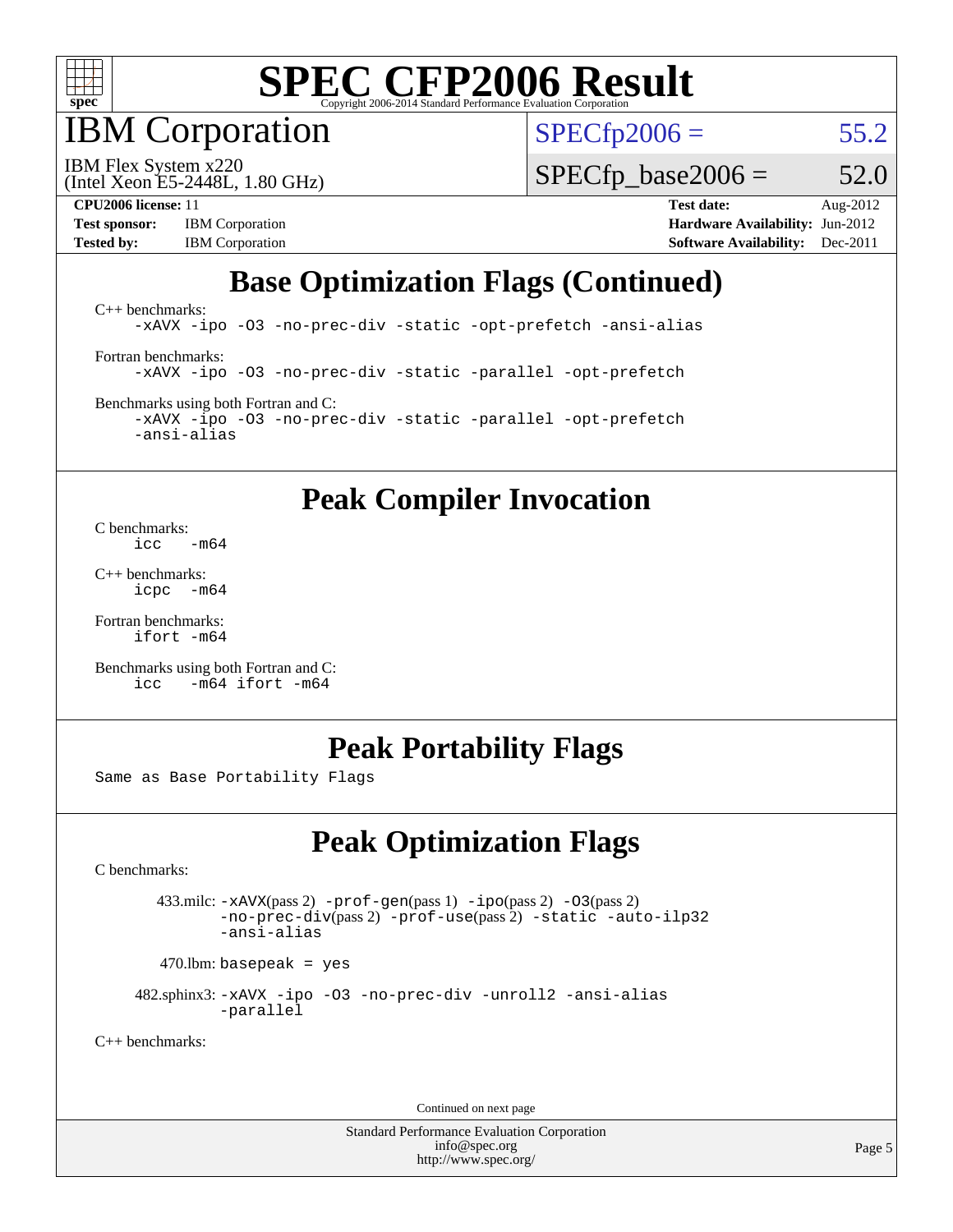

IBM Corporation

 $SPECfp2006 = 55.2$  $SPECfp2006 = 55.2$ 

(Intel Xeon E5-2448L, 1.80 GHz) IBM Flex System x220

 $SPECTp\_base2006 = 52.0$ 

**[Tested by:](http://www.spec.org/auto/cpu2006/Docs/result-fields.html#Testedby)** IBM Corporation **[Software Availability:](http://www.spec.org/auto/cpu2006/Docs/result-fields.html#SoftwareAvailability)** Dec-2011

**[CPU2006 license:](http://www.spec.org/auto/cpu2006/Docs/result-fields.html#CPU2006license)** 11 **[Test date:](http://www.spec.org/auto/cpu2006/Docs/result-fields.html#Testdate)** Aug-2012 **[Test sponsor:](http://www.spec.org/auto/cpu2006/Docs/result-fields.html#Testsponsor)** IBM Corporation **[Hardware Availability:](http://www.spec.org/auto/cpu2006/Docs/result-fields.html#HardwareAvailability)** Jun-2012

## **[Peak Optimization Flags \(Continued\)](http://www.spec.org/auto/cpu2006/Docs/result-fields.html#PeakOptimizationFlags)**

|                                      | $444$ .namd: $-xAUX(pass 2)$ -prof-gen(pass 1) -ipo(pass 2) -03(pass 2)<br>-no-prec-div(pass 2) -prof-use(pass 2) -fno-alias<br>-auto-ilp32                                                                                       |
|--------------------------------------|-----------------------------------------------------------------------------------------------------------------------------------------------------------------------------------------------------------------------------------|
|                                      | $447$ .dealII: basepeak = yes                                                                                                                                                                                                     |
|                                      | $450$ .soplex: basepeak = yes                                                                                                                                                                                                     |
|                                      | 453. povray: $-xAVX(pass 2)$ -prof-gen(pass 1) -ipo(pass 2) -03(pass 2)<br>-no-prec-div(pass 2) -prof-use(pass 2) -unroll4 -ansi-alias                                                                                            |
| Fortran benchmarks:                  |                                                                                                                                                                                                                                   |
|                                      | 410.bwaves: -xAVX -ipo -03 -no-prec-div -opt-prefetch -parallel<br>$-static$                                                                                                                                                      |
|                                      | 416.gamess: -xAVX(pass 2) -prof-gen(pass 1) -ipo(pass 2) -03(pass 2)<br>-no-prec-div(pass 2) -prof-use(pass 2) -unroll2<br>-inline-level=0 -scalar-rep- -static                                                                   |
|                                      | $434$ .zeusmp: basepeak = yes                                                                                                                                                                                                     |
|                                      | $437$ .leslie3d: basepeak = yes                                                                                                                                                                                                   |
|                                      | $459.GemsFDTD: -xAVX(pass 2) -proj-gen(pass 1) -ipo(pass 2) -03(pass 2)$<br>-no-prec-div(pass 2) -prof-use(pass 2) -unroll2<br>-inline-level=0 -opt-prefetch -parallel                                                            |
|                                      | $465$ .tonto: $-x$ AVX(pass 2) $-prof-gen(pass 1) -ipo(pass 2) -03(pass 2)$<br>-no-prec-div(pass 2) -prof-use(pass 2) -inline-calloc<br>-opt-malloc-options=3 -auto -unroll4                                                      |
| Benchmarks using both Fortran and C: |                                                                                                                                                                                                                                   |
|                                      | $435.gromacs: basepeak = yes$                                                                                                                                                                                                     |
|                                      | $436.cactusADM:basepeak = yes$                                                                                                                                                                                                    |
|                                      | 454.calculix: -xAVX -ipo -03 -no-prec-div -auto-ilp32 -ansi-alias                                                                                                                                                                 |
|                                      | $481.wrf$ : basepeak = yes                                                                                                                                                                                                        |
|                                      | The flags files that were used to format this result can be browsed at<br>http://www.spec.org/cpu2006/flags/Intel-ic12.1-official-linux64.20120425.html<br>http://www.spec.org/cpu2006/flags/IBM-Platform-Flags-V1.2-SNB-C.html   |
|                                      | You can also download the XML flags sources by saving the following links:<br>http://www.spec.org/cpu2006/flags/Intel-icl2.1-official-linux64.20120425.xml<br>http://www.spec.org/cpu2006/flags/IBM-Platform-Flags-V1.2-SNB-C.xml |
|                                      |                                                                                                                                                                                                                                   |

| <b>Standard Performance Evaluation Corporation</b> |
|----------------------------------------------------|
| info@spec.org                                      |
| http://www.spec.org/                               |